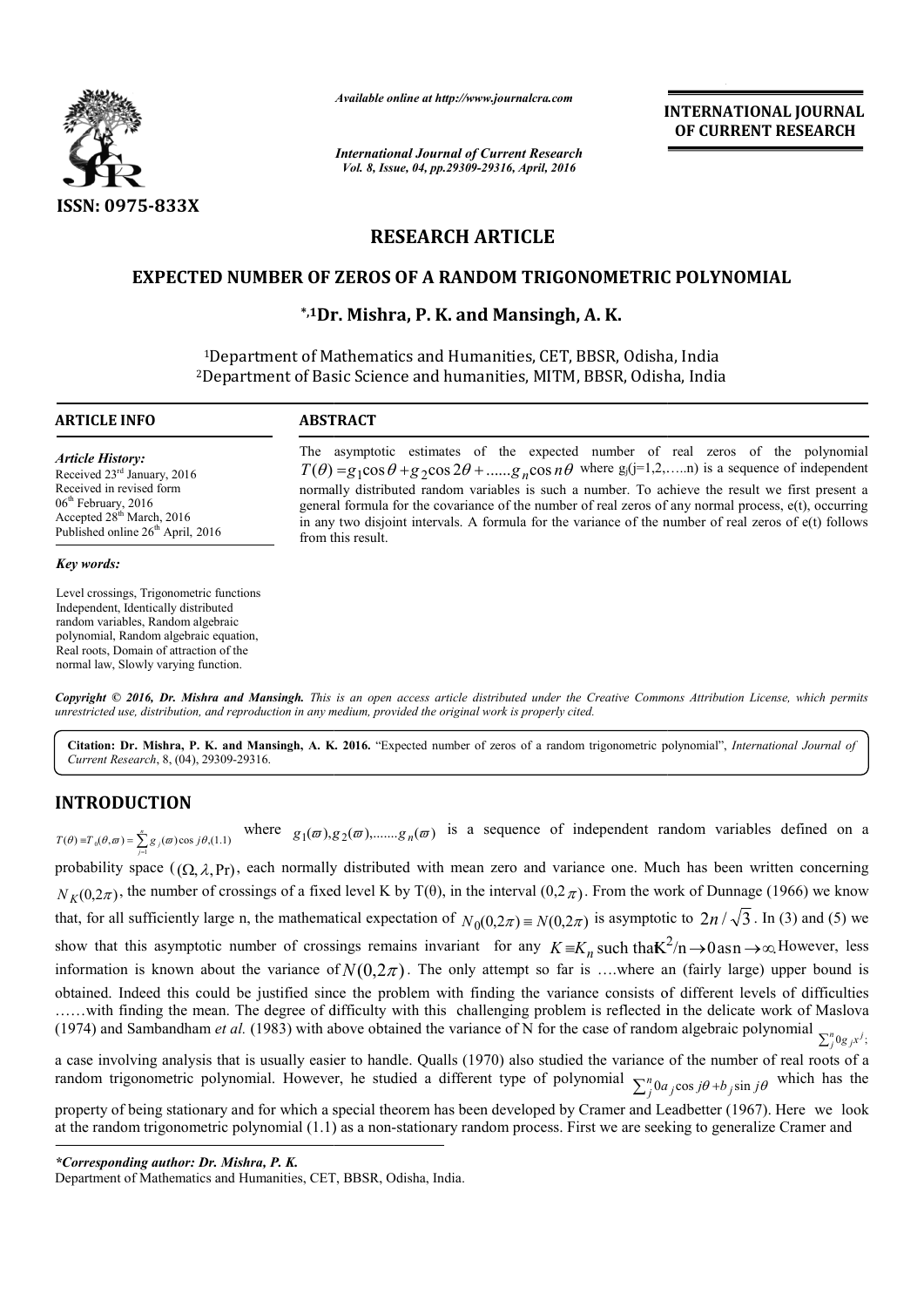Leadbetter's (1967) works concerning fractional moments which are mainly for the stationary case. To evaluate the variance specially, and some other applications generally it is important to consider the covariance of the number of real zeros of  $\zeta(t)$  in any two disjoint intervals. To this end, let  $\zeta(t)$  be a (non-stationary) real valued separable normal process possessing continuous sample paths, with probability one, such that for any  $\theta_1 \neq \theta_2$  the joint normal process  $\xi(\theta_1), \xi(\theta_2), \xi'(\theta_1)$  and  $\xi'(\theta_2)$  is non singular. Let (a,b) and (c,d) be any disjoint intervals on which  $\zeta(t)$  is defined. The following theorem and the formula for the mean number of zero crossings  $(1, \text{page } 85)$  obtain the covariance of N $(a,b)$  and N $(c,d)$ .

*Theorem 1. For any two disjoint intervals, (a,b) and (c,d) on which the process*  $\xi'(\theta_1)$  *is defined, we have* 

$$
E\{N(a,b)N(c,d)\} = \iint_{c}^{d} \int_{a-\infty}^{\infty} \int_{-\infty}^{\infty} |xy| p \theta_1 \theta_2(0,0,x,y) dx dy d\theta_1 d\theta_2
$$

where for  $a \le \theta \le b$  and  $\theta \le \theta \le d$ ,  $p\theta_1 \theta_2(x_1, x_2, x, y)$  denotes the four dimensional density function of  $\xi(\theta_1), \xi(\theta_2), \xi'(\theta_1), \xi'(\theta_2).$ 

A modification of the proof of Theorem 1 will yield the following theorem which, in reality, is only a corollary of Theorem 1. **Theorem 2:** For  $p\theta_1 \cdot \theta_2(x_1, x_2, x, y)$  defined as in Theorem 1 we have

$$
EN^{2}(a,b) = \iint_{c}^{d} \int_{a-\infty-\infty}^{\infty} \int_{-\infty}^{\infty} |xy| p\theta_{1}\theta_{2}(0,0,x,y) dxdy d\theta_{1} d\theta_{2}
$$

By applying Theorem 2 to the random trigonometric polynomial (1.1) we will be able to find an upper limit for the variance of its number of zeros. This becomes possible by using a surprising and nontrivial result due to Wilkins (1991) which reduces the error term involved for  $EN(0,2\pi)$  to 0(1). We conclude by proving the following.

**Theorem 3.** *If the coefficients*  $g_i(w)$ *, j=1,2, ...,n in (1.1) be a sequence of independent random variables defined on probability space*  $(\Omega, \lambda, Pr)$ *, each normally distributed with mean zero and variance one, then for all sufficiently large n the variance of the number of real zeros of T(θ) satisfies* 

 $\text{var}\{N(0, \pi)\} = O(n^{3/2})$ 

#### **The covariance of the number of crossings**

To obtain the result for the covariance, we shall carry through the analysis for the number of upcrossings,  $N_u$ . Indeed, the analysis for the number of down crossings would be similar and therefore, the result for the total number of crossings will follow. In order to find  $E\{N_u(a,b)N_u(c,d)\}$  we require to refine and extend the proof presented by Cramer and Leadbetter (1, page 205). However, our proof follow their method and in the following, we highlight the generalization required to obtain our result. Let  $a_k = (b-a)k2^{-m} + a$  and similarly  $b_i = (d-c)2^{-m} + c$  for k,l = 0,1,2,....2<sup>m</sup> -1 and we define the random variable Xk,m and Xlm as

$$
Xk, m = \begin{cases} 1 & if \xi(a_k) < 0 < \xi(a_{k+1}) \\ 0 & otherwise \end{cases}
$$
  
and  

$$
Xlm = \begin{cases} 1 & if \xi(b_l) < 0 < \xi(b_{l+1}) \\ 0 & otherwise \end{cases}
$$
 (2.1)

In the following we show that

ſ

$$
Y_m = \sum_{l=0}^{2^m-1} \sum_{k=0}^{m-1} X_k, m, Xl, m
$$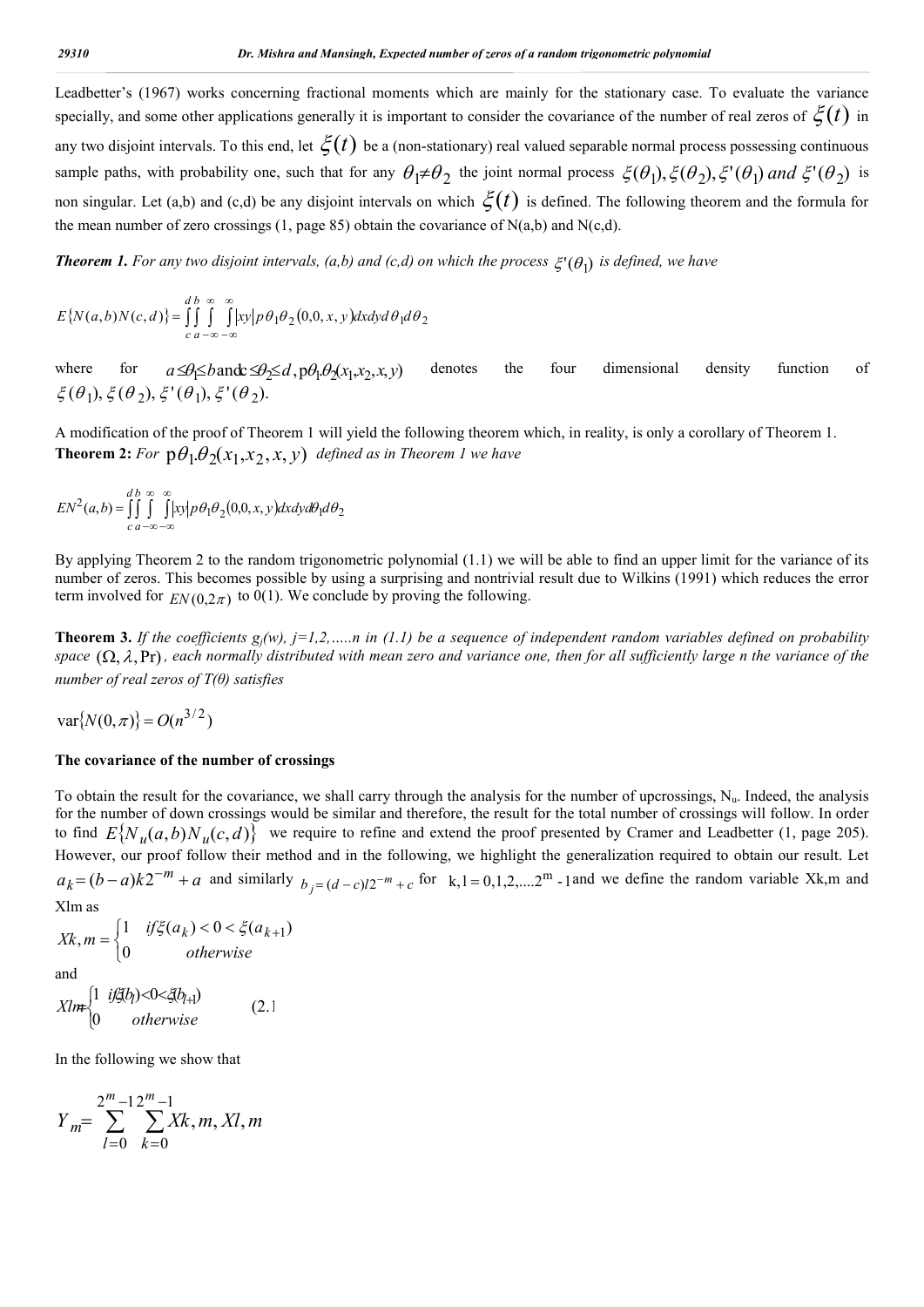tends to  $N_u(a,b)N_u(c,d)$  as  $m \to \infty$  with probability one. See also {1,page 287}. We first note that  $E\{N_u(a,b)N_u(c,d)\}$ is finite and therefore  $\{N_u(a,b)N_u(c,d)\}\$ is finite with probability one. Let v and r be the number of upcrossings of  $\xi(t)$  in (a,b) and (c,d), respectively, and write  $t_1, t_2, \ldots, t_v$  and  $t'_1, t'_2, \ldots, t'_r$  for the points of upcrossings of zero by  $\xi(t)$ , there can be found two sub intervals for each I<sub>s,m</sub> and J<sub>s'm</sub> such that  $\xi(t)$  in one is strictly positive and in the other, it is strictly negative. Thus it is apparent that Y<sub>m</sub> will count each of t<sub>s</sub>t<sub>s</sub>'. That is,  $Y_m \geq \nu r$ , for all sufficiently large m. On the other hand, if  $\zeta(a_k)\zeta(b_{k+1}) < 0$  and  $\zeta(b_t)\zeta(b_{t+1}) < 0$  then  $\zeta(t)$  must have a zero in  $(a_k, a_{k+1})$  and  $(b_l, b_{l+1})$  and hence  $Y_m \leq v$ r and hence  $Y_m \to N_u(a,b)N_u(c,d)$  as  $m \to \infty$ , with probability one. Now from (2.1) we can see at once that

$$
E(Y_m) = \sum_{l=0}^{2^m - 1} \sum_{k=0}^{2^m - 1} \Pr(X_k, mX_l, m = 1)
$$
  
= 
$$
\sum_{l=0}^{2^m - 1} \sum_{k=0}^{2^m - 1} \Pr(X_k, m = X_l, m = 1)
$$
 (2.2)

We write  $\eta_k$  for the random variable  $2^m \{\xi(a_{k+1}) - \xi(a_k)\}\$  and similarly  $\eta_1$  for  $2^m \{\xi(b_{k+1}) - \xi(b_k)\}\$ , then we have  $Pr(X_k, m = X_l, m = 1)$ 

$$
= \Pr(0 > \xi(a_k) > 2^{-m} \eta_k, \text{ and } 0 > \xi(b_l) > 2^{-m} \eta_l)
$$

$$
= \int_{0}^{\infty} \int_{0}^{\infty} \int_{0}^{-m_{x}} \int_{0}^{-m_{y}} Pm, k, l(z_{1}, z_{2}, x, y) dz_{1} dz_{2} dx dy
$$
 (2.3)

For k,l,  $(z_1, z_2, x, y)$  denotes the four dimensional normal density function for  $\eta_k$  and  $\eta_k$ . A simple calculation shows see (6) or (1) page 207), that if  $_{\theta_1}$  and  $_{\theta_2}$  are the fixed interval (a,b) and (c,d), respectively and  $k_m$  and  $l_m$  are such that  $a_{k_m} < \theta_1 < a_{k_{m+1}}$  and  $b_{l_m} < \theta_2 < b_{l_{m+1}}$  for each m, then all members of the covariance matrix of p<sub>m,k,l</sub> (z<sub>1</sub>,z<sub>2</sub>,x<sub>,</sub>y) will tend to the corresponding members of the covariance matrix of  $p_{\theta_1}, \theta_2$  (z<sub>1</sub>,z<sub>2</sub>,x,y). This co-variance matrix is, indeed, nonsingular. Now let  $t = 2^m z_1$  and  $r = 2^m z_2$  then from (2.2) and (2.3) we have

$$
E(Y_m) = \sum_{l=0}^{2^m-1} \sum_{k=0}^{2^m-1} 2^{-2m} \iiint_{0}^{\infty} P_{l,m} k, l(2^{-m}t 2^{-m}r, x, y) dt dr dx dy
$$
  
= 
$$
\iiint_{a} d \infty \infty x y
$$
  
= 
$$
\iiint_{a} \iiint_{0}^{\infty} \iint_{0}^{\infty} \Psi_{m} \cdot \theta_1 \cdot \theta_2 (2^{-m} t 2^{-m} r, x, y) dt dr dx dy d \theta_1 d \theta_2
$$
 (2.4)

in which  $\Psi_m$ ,  $\theta_1$ ,  $\theta_2$  (*t,r,x,y*) = Pm, k, l(*t,r,x,y*) for  $a_k < \theta_1 < a_{k+1}$  and  $b_l < \theta_2 < b_{l+1}$ . It follows, similar to (1, page 206), that  $m \rightarrow \infty$ 

 $\Psi_m$ ,  $\theta_1$ ,  $\theta_2$ (2<sup>-m</sup>t2<sup>-m</sup>r, x, y)  $\rightarrow$   $p\theta_1\theta_2$ (0,0, x, y) which together with dominated convergence proves Theorem 1.

#### **The variance of the number of real zeros**

It will be convenient to evaluate the EN(N-1) rather than the variance itself since N(N-1) can be expressed much more simply. The proof is similar to that established above for covariance, therefore we only point out the generalization required to obtain the result. To avoid degeneration of the joint normal density.  $p\theta_1, \theta_2(z_1, z_2, x, y)$ , we should omit those zeros in the squares of side  $2^{-m}$  obtained from equal points in the axes (and therefore to evaluate EN(N-1)). To this and for any  $g=(g_1,g_2)$  lying in the unit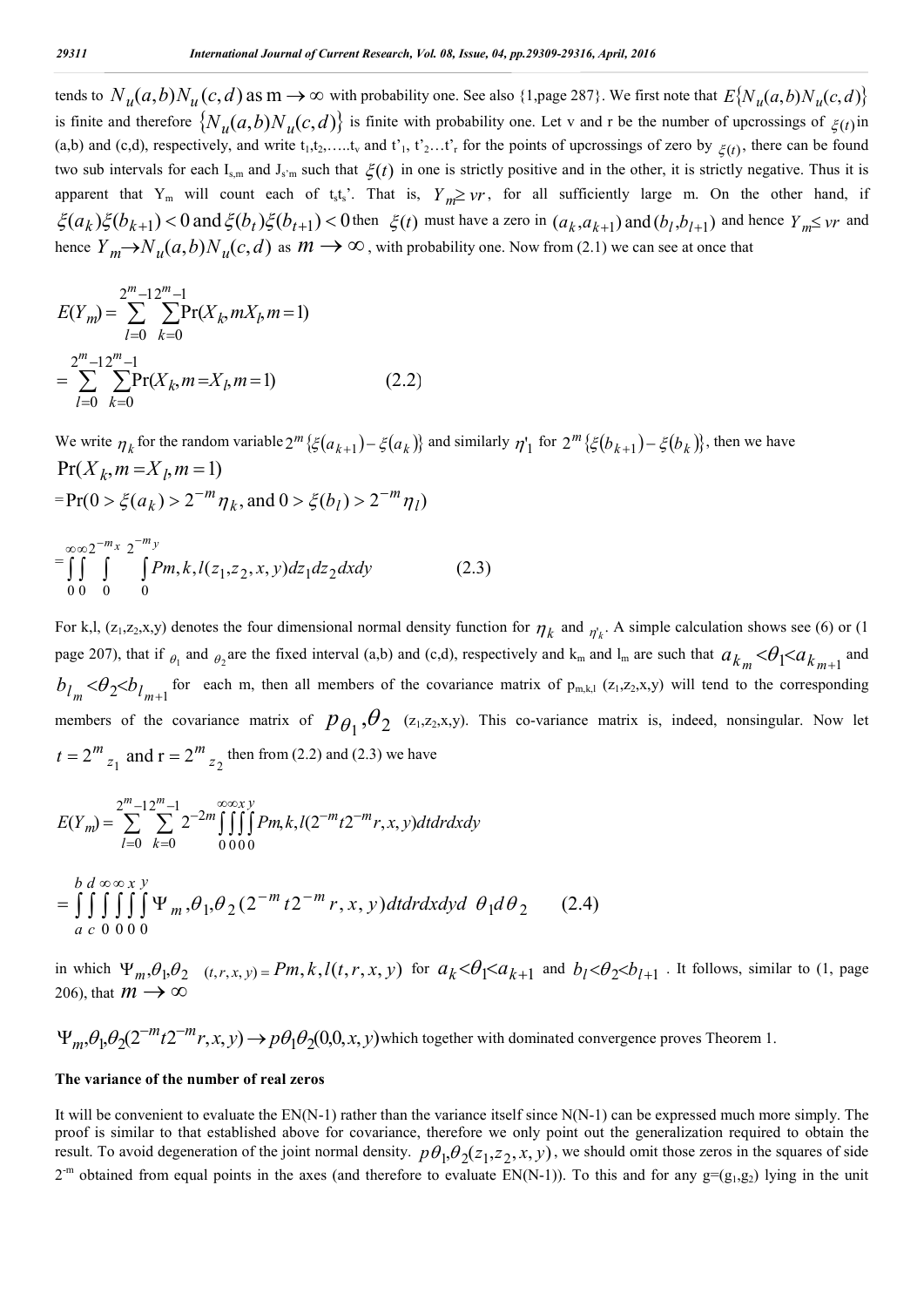square and  $c>0$ , let A<sub>me</sub> denote the set of all points g in the unit square that for all s belonging to the squares of side  $2<sup>-m</sup>$  set containing g we have  $|s_1-s_2| > \varepsilon$ . Let  $\lambda_{m\varepsilon}$  denote the characteristic function of the set  $\lambda_{m\varepsilon}$ . Finally, similar to the covariance case, let

$$
X_{k,m} = \begin{cases} 1 & \text{if } \xi(a_k) < 0 < \xi(a_{k+1}) \\ 0 & \text{otherwise} \end{cases}
$$

for k=0,1,2,....2<sup>m</sup>-1, where  $a_k = (b - a)k2^{-m} + a$ . Now let

$$
M_{m\varepsilon} = \sum_{k=0}^{2^m - 1} \sum_{(l=0,l \neq k)}^{2^m - 1} X_{k,m} X_{l,m} \lambda_{m\varepsilon} (2^{-m} k, 2^{-m} l) \tag{3.1}
$$

Similar to (1,page 205) we show that  $M_{me}$  is a non decreasing function of m for any fixed e. It is obvious that  $M_{me}$  is a non decreasing function of e for fixed to m, and then by two applications of monotone convergence it would be justified to change the order of limits in  $\lim_{\varepsilon \to 0} \lim_{m \to \infty} \lim_{m \in \mathbb{R}}$ . To this end, we note that each term of the sums of *M m<sub>c</sub>* corresponds to a square of side  $2^{-m}$ . For fixed  $\varepsilon > 0$ , the typical term is one if both of the followings statements are satisfied; (i) every point s=(s<sub>1</sub>,s<sub>2</sub>) in the square is such that  $|s_1 - s_2| > \varepsilon$  and (ii)  $X_{k,m} = X_{l,m} = 1$ . When m is increase by one unit, the square is divided into four subsquares, in each of which property (i) still holds. Correspondingly, the typical term of sum is divided into four terms, formed by replacing m by m+1 and each k or 1 by 2k and 2l, for  $a_{k+1}$  and  $a_{l+1}$ . Since  $X_{k,m}=X_{l,m}=1$  we must, with probability one, have at least one of these four terms equal one. Hence  $M_{me}$  is a non decreasing function of m.

In the following, we show that  $\lim_{m\to\infty} \lim_{\varepsilon\to 0} s = N_u(N_u-1)$ .

We first note that if the typical term in the sum of  $M_{m_{\mathcal{E}}}$  is nonzero it follows that  $|s_1-s_2| > \varepsilon$ , since it is impossible to have  $\xi(a_k) < 0 < \xi(a_{k+1})$  and  $\xi(a_{k+1}) < 0 < \xi(a_{k+2})$ . Therefore, the characteristic function appearing in the formula for  $M_{mg}$  in (3.1) is one and hence

$$
\lim_{\varepsilon \to 0} M_{m\varepsilon} = \sum_{k=0}^{2^m - 1} \sum_{(l=0, l \neq k)}^{2^m - 1} X_{k, m} X_{l, m}
$$
 (3.2)

(3.2) is clearly in the form of Y<sub>m</sub> defined in Section 2 except that the summations in (3.2) cover all the k and l such that  $k \neq l$ . Hence from (3.2), we can write

$$
\lim_{m\to\infty}\lim_{\varepsilon\to 0}M_{m\varepsilon}=N_u(N_u-1)
$$

Therefore the same pattern as for the covariance case yields  $E[N_u(a,b)\{N_u(a,b)-1\}]$ 

$$
= \lim_{\varepsilon \to 0} \int \int_{D(\varepsilon)0} \int_{0}^{\infty} |xy|, p_{\theta_1}, \theta_2(0,0,x,y) dx dy d\theta_1 d\theta_2 \qquad (3.3)
$$

where  $D(\varepsilon)$  denotes the domain in the two dimensional space with coordinates  $\theta_1, \theta_2$  such that  $a < \theta_1, \theta > 0$  and  $|\theta_1 - \theta_2| > \varepsilon$ . Now notice that for  $\theta_1 = \theta_2 = 0$  the  $p\theta_1 \theta_2(0,0,x, y)$  degenerates to just  $p_\theta(0,x)$ , the two dimensional joint density function of  $\mathcal{E}(\theta)$  and  $\mathcal{E}'(\theta)$ . Hence from (3.3) we have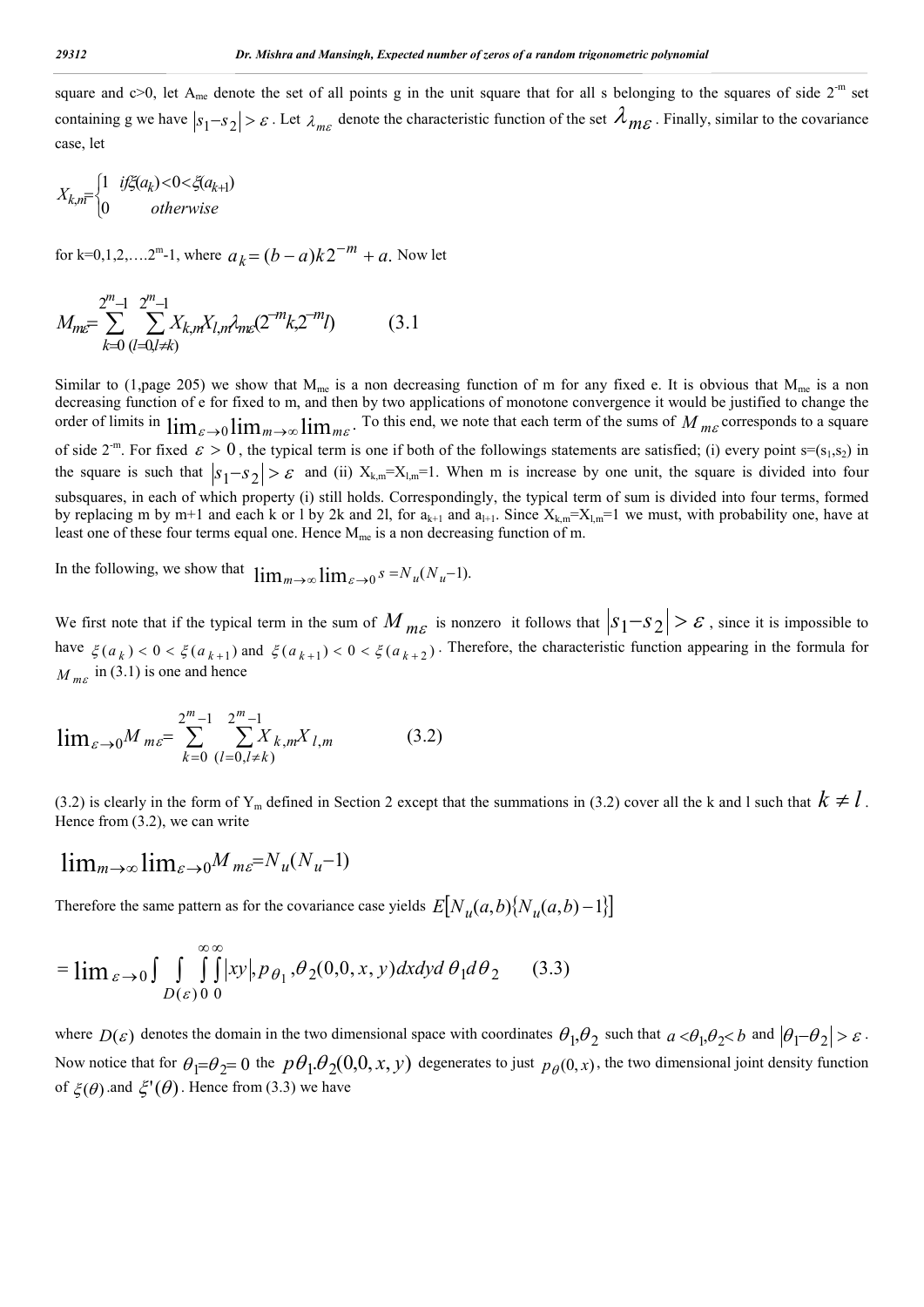$$
E[N_u(a,b){N_u(a,b)-1}\brack{1} = \iint_{a}^{b} \iint_{b}^{\infty} |xy|, p_{\theta_1, \theta_2}(0,0,x,y) dx dy d\theta_1 d\theta_2 - \iint_{a}^{b} |x|, p_{\theta}(0,x) dx d\theta_1
$$

Now since  $\int \int$ *b a*  $\alpha | p_{\theta}(0, x) dx d\theta$  is  $E\!N_u(a, b)$  the result of Theorem 2 follows. 0

### **Random Trigonometric Polynomial**

To evaluate the variance of the number of real roots of (1.1) in the interval  $(0, \pi)$  we use Theorem 2 to consider the interval  $(\varepsilon', \pi - \varepsilon')$ . The variance for the intervals and  $(\varepsilon', \pi - \varepsilon')$  are obtained using an application of Jenson's theorem (10, page 332) or (11, page 125). We chose  $\mathcal{E}' = n^{-1/2}$  which as we will see later, yields the smallest possible error term. First, for any  $\theta_1$  and  $\theta_2$  in  $(\varepsilon', \pi - \varepsilon')$  such that  $|\theta_1 - \theta_2| > \varepsilon$  where  $\varepsilon' = n^{-1/2}$ , we evaluate the joint density function of the random variable  $T(\theta_1), T(\theta_2), T'(\theta_1)$  and  $T'(\theta_2)$ . Since for any  $\theta$  we have

$$
\sum_{j=1}^{n} \cos j\theta = [\sin \{(n+1/2)\theta\} / \sin(\theta/2) - 1] / 2
$$

and also since for the above choice of  $\theta_1$  and  $\theta_2$ ,  $\theta_1 + \theta_2 < 2(\pi - \varepsilon')$  we can show

$$
A(\theta_1, \theta_2) = \text{cov}\left\{T(\theta_1), T(\theta_2)\right\} = \sum_{j=1}^n \cos j\theta_1 \cos j\theta_2
$$
  
= 
$$
\begin{bmatrix} \sin \left\{(n+1/2)(\theta_1 - \theta_2)\right\} / \sin \left\{(\theta_1 - \theta_2)/2\right\} \\ + \sin \left\{(n+1/2)(\theta_1 + \theta_2)\right\} / \sin \left\{(\theta_1 + \theta_2)/2\right\} - 2 \end{bmatrix} / 4
$$
  
= 
$$
O(1/\varepsilon) + O(1/\varepsilon')
$$
(4.1)

Similarly, we can obtain the following two estimates

$$
C(\theta_1, \theta_2) = \cos{\{T(\theta_1), T(\theta_2)\}} = -\sum_{j=1}^n j \sin j\theta_1 \cos j\theta_2
$$
  
=  $(\mathcal{G}/\mathcal{G}\theta_1)\{A\theta_1, \theta_2\} = O(n/\varepsilon + \varepsilon^{-2} + n/\varepsilon' + \varepsilon^{-2})$  (4.2)  
and

$$
B(\theta_1, \theta_2) = \cos\left\{T(\theta_1), T(\theta_2)\right\} = \sum_{j=1}^n j \sin j \theta_1 \sin j \theta_2
$$
  
=  $(\mathcal{G}/\mathcal{G}\theta_2)\left\{C\theta_1, \theta_2\right\} = O(n^2/\varepsilon + n/\varepsilon^2 + n^2/\varepsilon + n/\varepsilon^2 + \varepsilon^3)$  (4.3)

Also in the lemma in (3,page 1405) we obtain

$$
\text{var}(T(\theta_1 0)) = n/2 + O(\varepsilon^{-1}), \text{var}(T'(\theta_1 0)) =
$$
  

$$
n^3 / 6 + O(n^2 / \varepsilon' + n / \varepsilon'^2 + \varepsilon^{-3})
$$
  
and

 $\{\cos \left( T(\theta_1) T(\theta_2) \right\} = O(n / \varepsilon^2 + \varepsilon^2)$ These together with (4.1)-(4.3) give the covariance matrix for the joint density function  $T(\theta_1)$ ,  $T(\theta_2)$ ,  $T'(\theta_1)$  and  $T'(\theta_2)$  as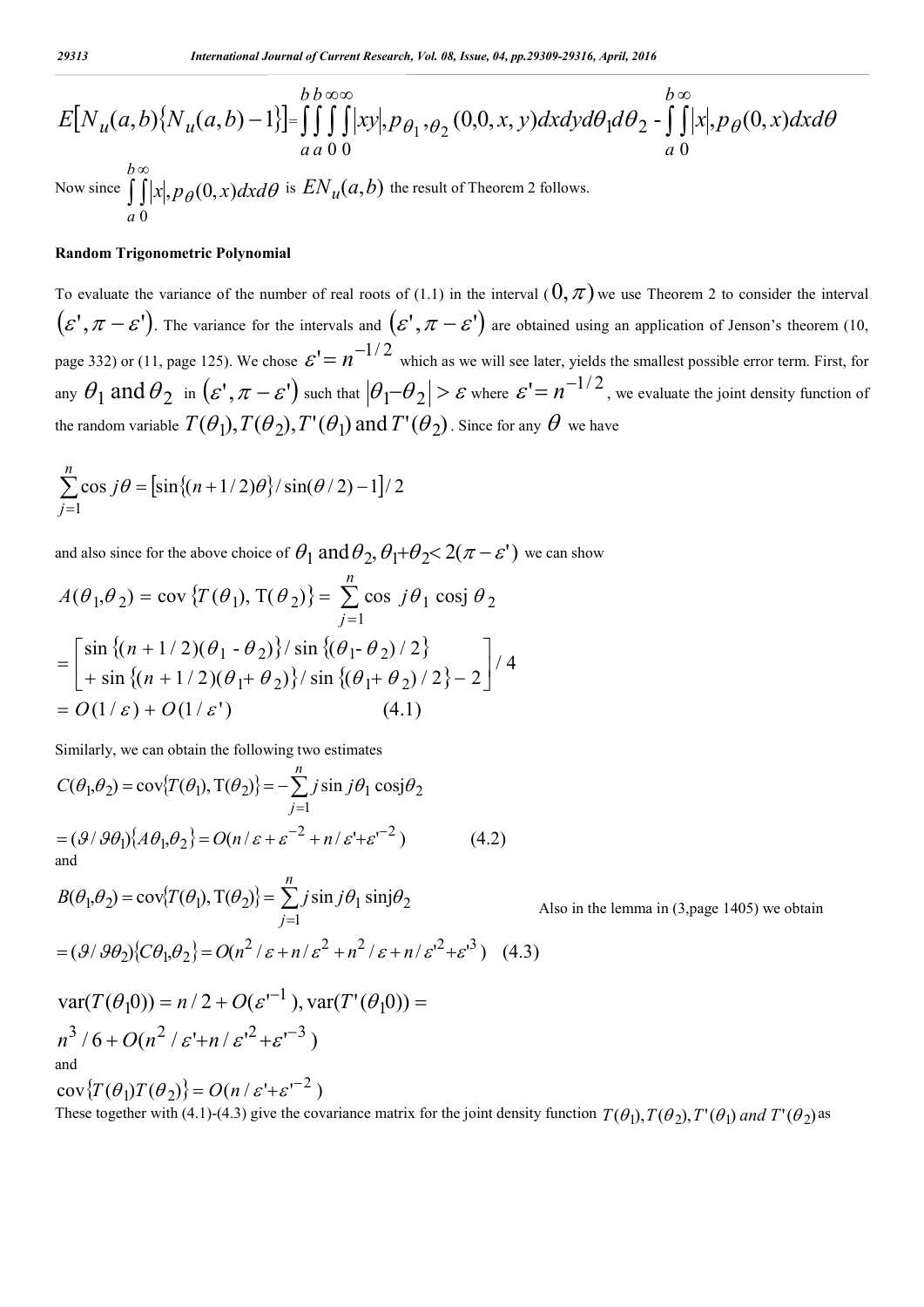$$
\sum \begin{bmatrix} n/2 + O(\varepsilon^{-1}) & A(\theta_1, \theta_2) & C(\theta_1, \theta_1) & C(\theta_2, \theta_1) \\ A(\theta_1, \theta_2) & n/2 + O(\varepsilon^{-1}) & C(\theta_1, \theta_2) & C(\theta_2, \theta_2) \\ C(\theta_1, \theta_1) & C(\theta_1, \theta_2) & n^3/6 + O(n^2/\varepsilon') & B(\theta_1, \theta_2) \\ C(\theta_2, \theta_1) & C(\theta_2, \theta_2) & B(\theta_1, \theta_2) & n^3/6 + O(n^2/\varepsilon') \end{bmatrix} (4.4)
$$
  
This covariance matrix for all  $n \ge 4, 0 < \theta_1, \theta_2 < \pi$  such that  $\theta_1 \neq \theta_2$  is positive definite. Hence  $|\sum |>0$  and, if  $\sum_{ij}$  is cofactor of the (ij)th element of  $\sum$ , then  $\sum_{33} > 0$ ,  $\sum_{44} > 0$  and  $\sum_{34} = \sum_{43}$ . From (1, page 26) we have  

$$
p\theta_1 \cdot \theta_2(0, 0, x, y)
$$
  

$$
= (4\pi^2)^{-1} |\sum |^{-1/2} \exp[-\sum_{33} x^2 + \sum_{44} y^2 + \sum_{34} + \sum_{43} y^2] \frac{1}{\sqrt{2}} \] (4.5)
$$
  
Now let  $q = (\sum_{33}/[\sum |+|^{1/2} x_{33}| + \sum_{44} (|\sum |+|^{1/2} y_{43}| + \sum_{43} y_{4}) \frac{1}{\sqrt{2}} \] (4.5)$   

$$
= \alpha - \infty
$$
  

$$
= (4\pi^2)^{-1} |\sum_{33}|^{-1} \sum_{44} -1 \int_{-\infty}^{\infty} \int_{-\infty}^{\infty} |\alpha_1 s| \exp[-(q^2 + s^2 + 2\rho q s)/2] dq ds \quad (4.6)
$$
  
where  $\rho = (\sum_{34} 34 + \sum_{43} 2) \frac{2(\sum_{33} \sum_{44} |1^{1/2} z_{44}| + \sum_{43} (q$ 

$$
= \pi (1 - \rho^2)^{-1/2} \left\{ / 2 - (\pi)^{-1} \int_{0}^{\rho} (1 - x^2)^{-1/2} dx \right\}
$$
  
=  $(1 - \rho^2)^{-1/2}$  arccos  $\rho = \phi \csc \phi$  (4.7)

where  $\rho = \cos \phi$ . Use has been made of the fact that (see for example, (1, page 27)

$$
\int_{0}^{\infty} \int_{0}^{\infty} \exp \left\{ \frac{u^2 + v^2 + 2 \, p u v}{2(1 - \rho^2)} \right\} du \, dv
$$

$$
= \pi (1 - \rho^2)^{-1/2} \left\{ \frac{1}{2} - (\pi)^{-1} \right\} \int_{0}^{\infty} (1 - x^2)^{-1/2} dx
$$

Therefore from (4.7) by differentiation we can obtain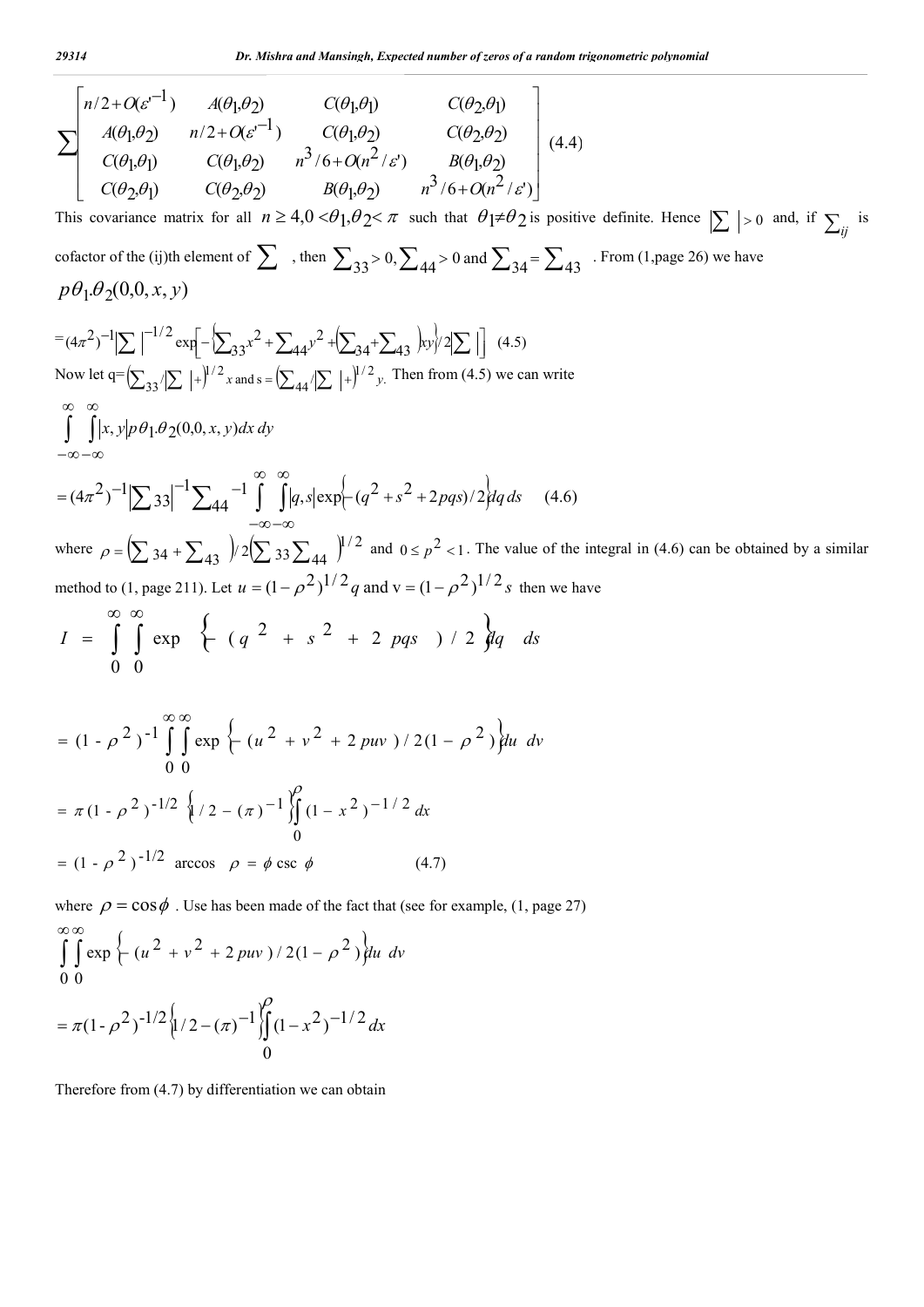$$
\int_{0}^{\infty} \int_{-\infty}^{\infty} qs \exp \left\{ - \left( q^2 + s^2 + 2 \text{ pqs } \right) / 2 \right\} dq \ ds
$$
  
= -(dI)/(d \rho) = csc <sup>2</sup> φ (1 - φcot φ). (4.8)

(4.8) we can easily show that

$$
\int_{0}^{\infty} \int_{-\infty}^{\infty} qs \exp \left\{ \frac{q^2 + s^2 + 2 \text{ pqs } }{1/2} \right\} dq \ ds
$$
  
=  $\csc^2 \phi \left\{ 1 + \left( \pi - \phi \cot \phi \right) \right\}$ 

Which together with (4.8) evaluates the integral in (4.6) as

$$
\int_{-\infty}^{\infty} \int_{-\infty}^{\infty} |qs| \exp\left\{-(q^2+s^2+2pqs)/2\right\} dq ds
$$
  
=  $4\csc^2\phi\{1+(\pi/2-\phi)\cot\phi\}$  (4.9)

Now from (4.4) we can show

$$
\sum_{44} = n^5 / 24 + O(n^4 / \varepsilon') = \sum_{33}
$$
 (4.10)

and

$$
\sum_{34} = O(n^4 / \varepsilon') = \sum_{43} \tag{4.11}
$$

Also from (4.10) and (4.11) and with the above choice from (4.9), we can obtain

$$
\rho = \left(\sum_{34} + \sum_{33} \right) / 2 \left(\sum_{34} \sum_{33} \right) / 2 = O(1/n\varepsilon') \to 0 \text{ as } n \to \infty
$$

Therefore  $\phi \rightarrow \pi/2$  for all sufficiently large n and hence from (4.9), we can see

$$
\int_{-\infty}^{\infty} \int_{-\infty}^{\infty} |qs| \exp \left\{ \frac{q^2 + s^2 + 2 \cdot pqs}{\sqrt{2q}} \right\} dq \, ds
$$
\n
$$
= 4 + O(1/n\varepsilon') \tag{4.12}
$$

Also from  $(4.1)-(4.4)$  we can write

$$
\left| \sum \right| = \{n/2 + O(\varepsilon^{-1})\}^2 \{n^3/6 + O(\varepsilon + \varepsilon^{-1})\}^2
$$

Therefore from this (4.6) and (4.12) the integrand that appears in (3.3) is asymptotically independent of  $\theta_1$  and  $\theta_2$  and since by the definition of D(e), the area of the integration is  $(\pi - 2\varepsilon')^2 \varepsilon (\pi - 2\varepsilon') + \varepsilon^2 = \pi^2 + O(\varepsilon + \varepsilon')$  we have

$$
E[N(\varepsilon^{\prime},\pi-\varepsilon^{\prime})[N(\varepsilon^{\prime},\pi-\varepsilon^{\prime})-1]] = n^2/3 + O(n/\varepsilon^{\prime} + n\varepsilon + n\varepsilon^{\prime}) \quad (4.13)
$$